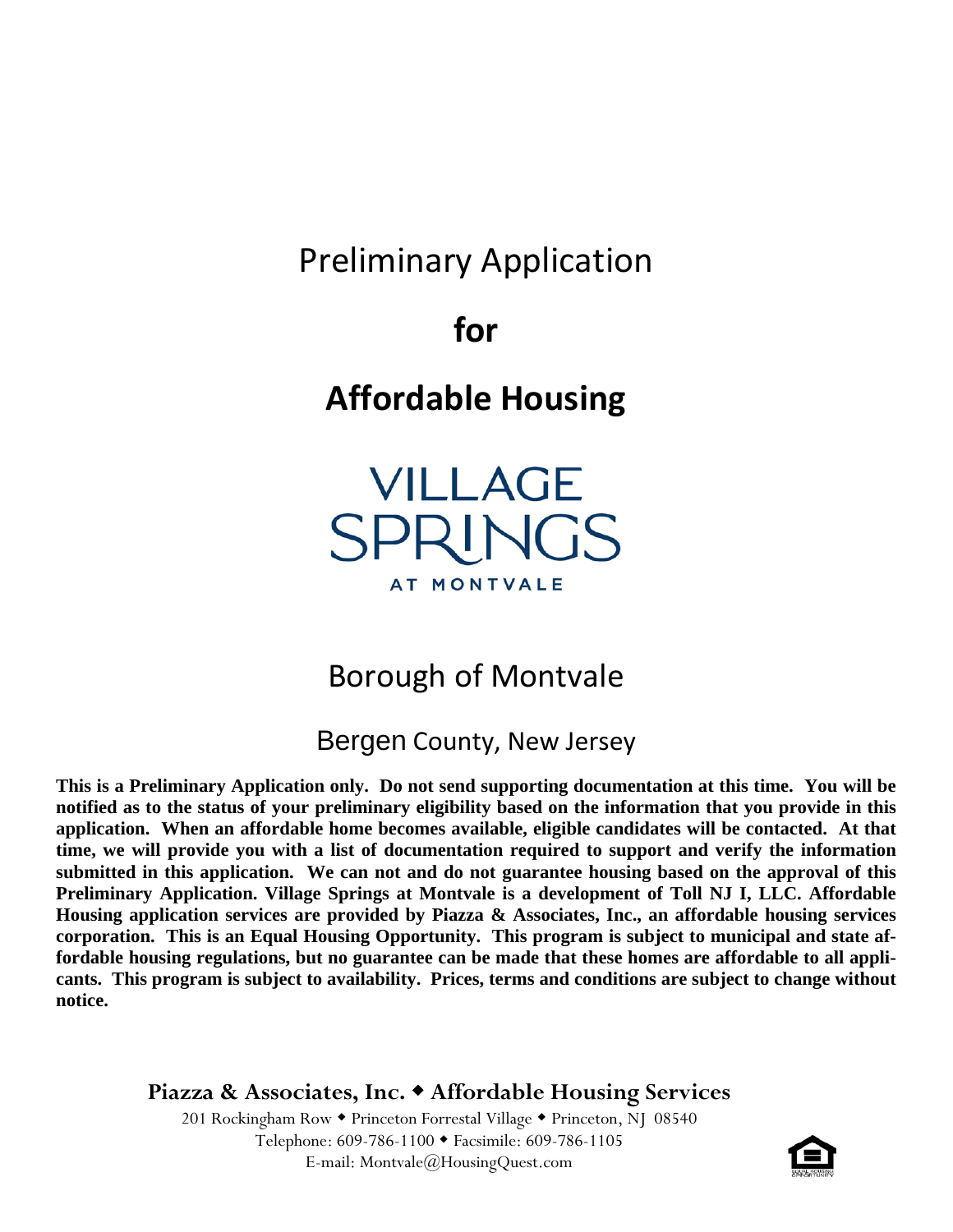## **Affordable Housing Policies and Requirements**





**For All Applicants \_\_\_\_\_\_\_\_\_\_\_\_\_\_\_\_\_\_\_\_\_\_\_\_\_\_\_\_\_\_\_\_\_\_\_\_\_\_\_\_\_\_\_\_\_\_\_\_\_\_\_\_\_\_\_\_\_\_\_\_\_\_\_\_\_\_\_\_\_\_\_\_\_\_\_\_\_\_\_\_\_\_\_\_\_\_\_\_**

- This is an equal housing opportunity. Federal law prohibits discrimination against any person making application to buy or rent a home with regard to race, color, national origin, religion, sex, familial status, and disability. State law prohibits discrimination on the basis of race, creed, color, national origin, ancestry, nationality, marital or domestic partnership or civil union status, sex, gender identity or expression, disability, affectional or sexual orientation, family status or source of lawful income or source of lawful rent payment. Piazza & Associates, Inc. complies with all provisions of the New Jersey Law Against Discrimination ("LAD") N.J.S.A. 10:5-1 to -49 as applicable to any real property or for any program related to real property Piazza & Associates, Inc. administers in New Jersey. Any person who believes a violation of the LAD has occurred may contact the New Jersey Division on Civil Rights at 866-405-3050 or 973-648-2700 or online at www.NJCivilRights.gov.
- This affordable housing unit be the intended primary residence of the applicant. All household members who intend to reside at the affordable homes must be listed in the Preliminary Application. If changes in income or household composition occur during the application process, or if there is a change of address, the applicant is required to notify Piazza & Associates, Inc. in writing, immediately.
- ◆ Applications must be truthful, complete and accurate. Any false statement makes the application null and void, and subjects the applicant to penalties imposed by law. After the submission of a Final Application, any change to the applicant's sources of income or household size may void the application and require the applicant to reapply to the program.
- Annual Income includes, but is not limited to, salary or wages, alimony, child support, social security benefits, unemployment benefits, pensions, business income, and actual or imputed earnings from assets (which include bank accounts, certificates of deposit, stocks, bonds, or other securities), and real estate.
- If you own a home in which you are currently residing and which you intend to sell prior to living in an affordable home, compute your income from this asset by taking the market value of your home, subtracting the current principal of your mortgage, and multiplying the balance by the HUD Passbook Savings Rate. Also, you may not be eligible for this afforda-ble housing program if the current value of your home is at or above the "Asset Limit" and you do not have a mortgage. In-come from other real estate holdings is determined by the actual income you receive from the asset (less expenses, but not less your mortgage payment).
- Specific documentation to verify income and assets, as well as a letter of prequalification for mortgage financing from a licensed lending institution will be required at a later date.
- Please understand that the prices are established and governed by State regulations. Although consideration is made for lowand moderate- categories of household incomes, sale prices do not fluctuate on the basis of each individual applicant's income. Therefore, we can not and do not guarantee that any home will be affordable to you or your household.
- We do not provide financing to purchase affordable homes. Financing for an affordable home is subject to terms and conditions set forth by the State of New Jersey. Monthly payments, including principal, interest, property taxes, insurance and condominium fees, may not exceed 33% of your income without the applicant receiving home- buyer counseling by an agency approved by HUD or the N. J. Department of Banking and Insurance, which details the advisability of such a mort-gage loan. For a list of approved counseling agencies, contact HUD, the N. J. Department of Banking and Insurance or our website: HousingQuest.com.
- If you need assistance completing this application, please contact us at  $609-786-1100$ .
- ◆ DO NOT SEND SUPPORTING DOCUMENTATION WITH THIS APPLICATION. Please mail your application to the address, below, or fax it to us at 609-786-1105.

## **Piazza & Associates, Inc.**